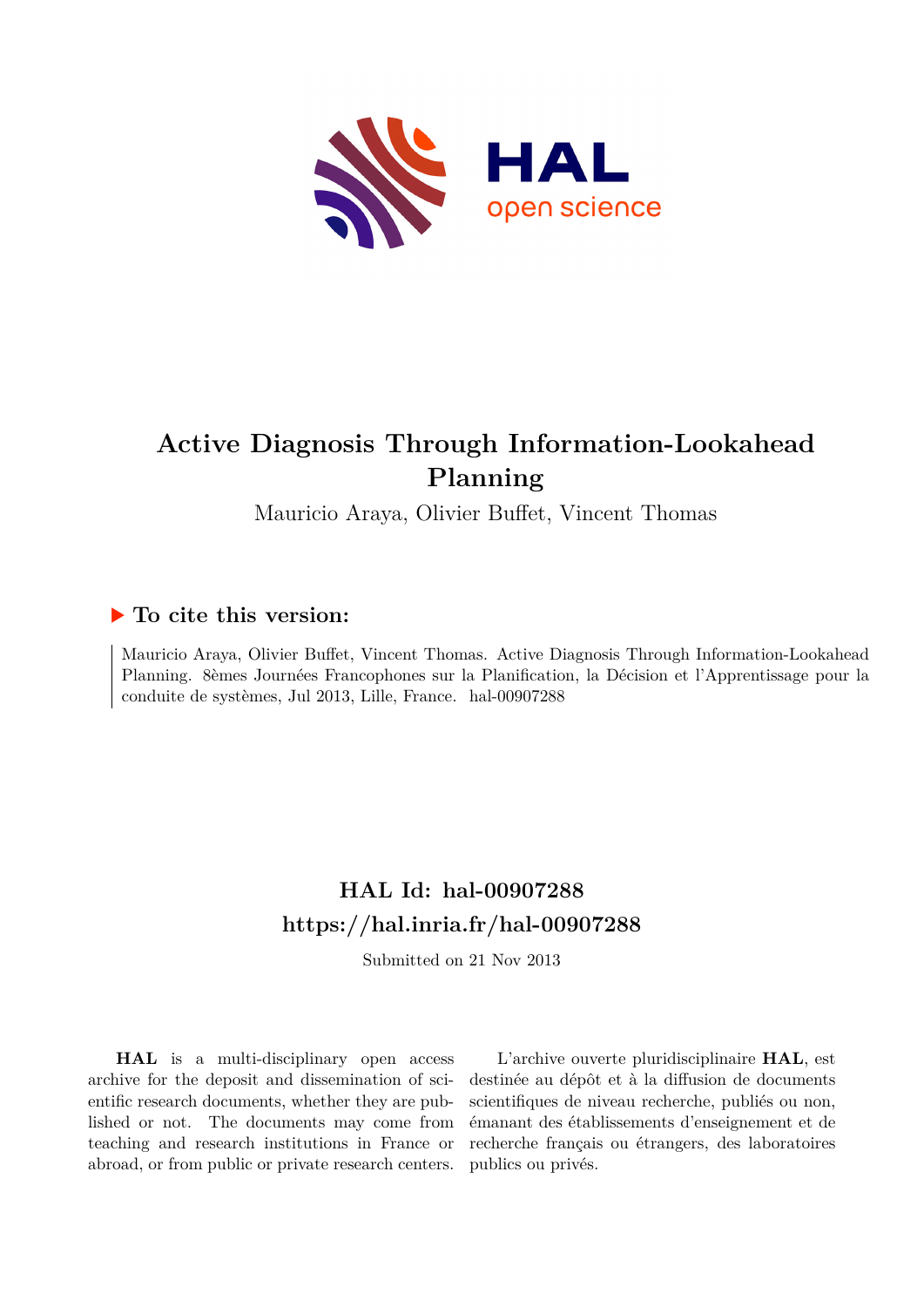## Active Diagnosis Through Information-Lookahead Planning

Mauricio Araya-López<sup>1,2</sup>, Olivier Buffet<sup>2,1</sup>, Vincent Thomas<sup>1,2</sup>

<sup>1</sup>Université de Lorraine / <sup>2</sup>INRIA LORIA – Equipe MAIA Campus Scientifique BP 239, 54506 Vandoeuvre-lès-Nancy CEDEX, France name.surname@loria.fr

Résumé : We consider challenging active diagnosis problems, that is, when smart exploration is needed to acquire information about a hidden target variable. Classical approaches rely on information-greedy strategies or ad-hoc algorithms for specific classes of problems. We propose to model this problem using the generic  $\rho$ POMDP formalism, which leads to an information-lookahead planning strategy, where the objective is to gather information-based reward. We empirically evaluate this approach on the Rock Diagnosis problem, which is a variation of the well-known Rock Sample problem, showing that we obtain better performance results than information-greedy techniques.

### 1 Introduction

An active diagnosis problem consists in performing the best actions to acquire information about a target object or variable. For example, to diagnose the state of the composite parts of an airplane, testing procedures can be performed on the parts. However, not all the parts can be continually tested all the time. The choice of some tests may depend on the results of previous ones, and there may be dependencies between the composite parts, so a smart active diagnosis system should find a conditional plan to optimally acquire information.

More precisely, in active diagnosis problems there is a target variable with a fixed value to estimate, but the information about this hidden variable can be obtained only through indirect observations by performing different actions. The two key characteristics of these problems are (1) that the target variable does not evolve with time (yet the observation of the target could be influenced by previous decisions), and (2) that the objective is to optimally gather information about the target variable, in contrast to other problems like active classification, where the objective is to provide only a final decision about the class of the hidden target.

Probably, the most natural example is medical diagnosis, where there is a latent disease, and the objective is to know which diseases fit better the symptoms and the outcomes of exams. Active medical diagnosis deals with selecting the best policy of exams or procedures to obtain the best possible diagnosis, where certain exams or procedures could conceal or affect the results of other exams (observations) without altering the disease. An example of the decision-theoretic formulation of this problem can be found in (Pellegrini  $\&$ [Wainer, 2003\)](#page-14-0) where the cost-sensitive medical diagnosis problem is addressed.

Other application domains include fault diagnosis [\(Zheng](#page-14-1) *et al.*, [2005\)](#page-14-1), mapping [\(Saigol](#page-14-2) *et al.*, [2009\)](#page-14-2), visual search [\(Vogel & Murphy, 2007\)](#page-14-3), network diagnosis [\(Ishida, 1997\)](#page-13-0), active feature acquisition [\(Ji &](#page-13-1) [Carin, 2007\)](#page-13-1), sensor management [\(Williams, 2007\)](#page-14-4) and informative sensing [\(Singh](#page-14-5) *et al.*, [2009\)](#page-14-5).

In this paper we focus on solving an active diagnosis problem using an information-lookahead planning strategy. The objective is to show that information-lookahead methods are needed for some active diagnosis problems that require smart exploration, and to show an empirical application of the theoretical tools introduced in [\(Araya-López](#page-13-2) *et al.*, [2010a\)](#page-13-2) for solving POMDP problems with information-based rewards (ρPOMDPs). Specifically, we use as an example the *Rock Diagnosis* problem : a variation of the well-known *Rock Sample* problem where the objective is to gather information about the rocks rather than performing destructive sampling. For a detailed  $\rho$ POMDP discussion and experimentation on a more general set of problems than active diagnosis, please refer to [\(Araya-López, 2013\)](#page-13-3).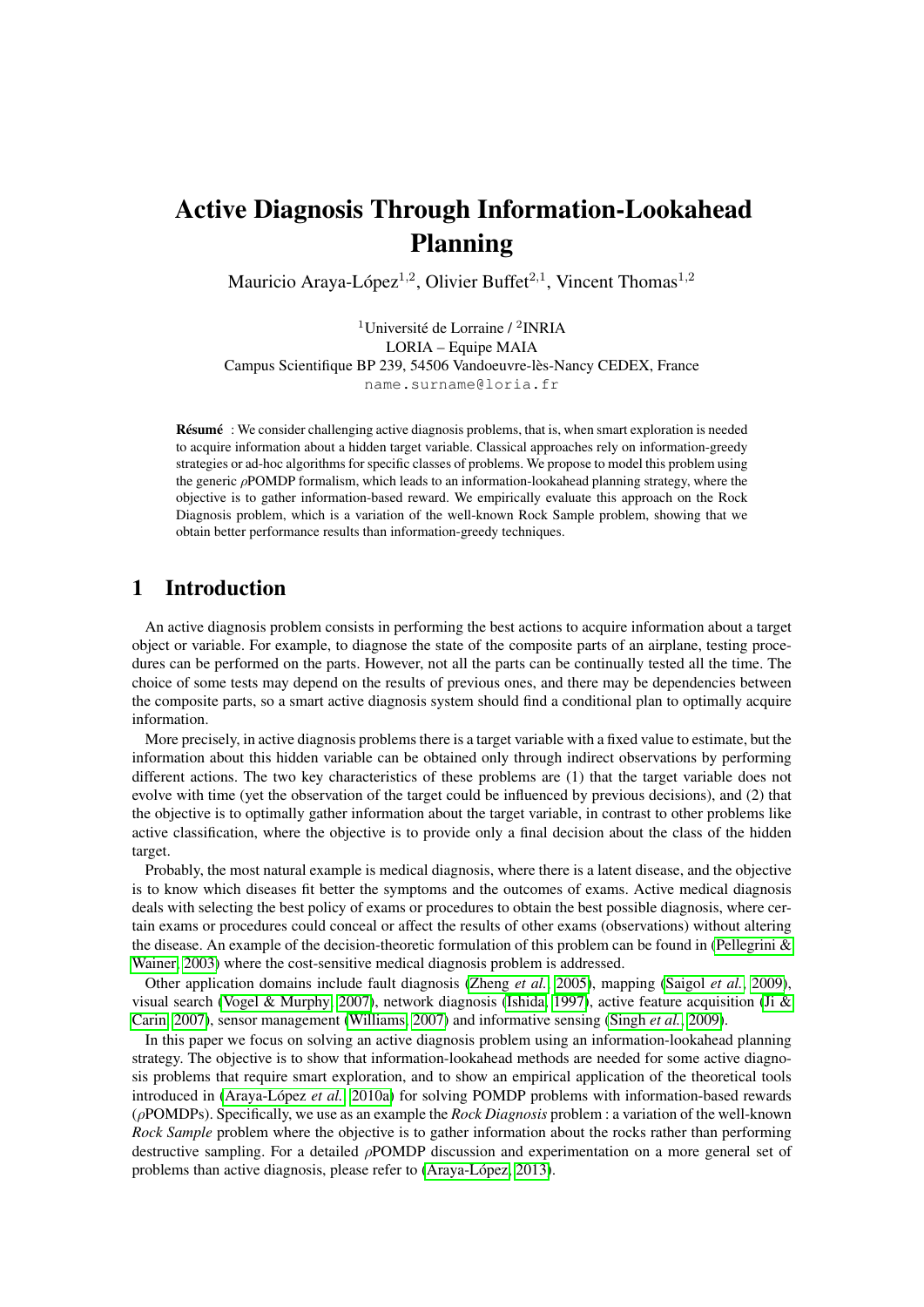In Section [2](#page-2-0) we present how previous work addresses the active diagnosis problems using (1) informationgreedy approaches, or (2) ad-hoc information-lookahead methods under certain constraints. Then, we quickly introduce the POMDP framework as the standard formalism to address sequential decision making problems under uncertainty. In Section [3,](#page-4-0) we present how to model the active diagnosis problem using the  $\rho$ POMDP formalism without assuming dynamical constraints like previous work, and how to solve this problem approximately using affordable point-based methods. This allows to near-optimally solve problems that need smart exploration as the experiments of Section [4](#page-8-0) show. We conclude and propose future work in Section [5.](#page-12-0)

## <span id="page-2-0"></span>2 State of the Art

The methods found in the literature for solving active diagnosis problems can be divided in two different groups :

- Myopic approaches for information gathering. Most of the methods that explicitly define the performance criteria using an information-theoretic measure falls in the category of myopic approaches, meaning that the decision is based only on a one-step information lookahead (information greedy). An example of this are the results found in [\(Krause & Guestrin, 2005\)](#page-13-4) and [\(Williams, 2007\)](#page-14-4) for greedy approaches in sensor management problems. Assuming a submodular information-based measure [\(Nemhauser](#page-14-6) *et al.*, [1978\)](#page-14-6), it is shown that there are performance guarantees for information-greedy approaches for sensor management problems. [Zheng](#page-14-1) *et al.* [\(2005\)](#page-14-1) explicitly address the problem of active diagnosis, proposing a greedy approach based on the entropy in Bayesian networks. A more recent approach of [Singh](#page-14-5) *et al.* [\(2009\)](#page-14-5) proposes that greedy approaches for entropy-based informative sensing can be improved using short term memory. Unfortunately, the performance guarantees and efficiency of these methods are always restricted to specific classes of problems that have stateless observations ; i.e., that not only the target variable is static, but the whole system state is static.
- Ad-hoc information-lookahead approaches. There is a small number of methods that use informationlookahead to solve a proper sequential information-gathering problem. However, these methods rely on ad-hoc simplifications due to the properties of the problem at hand, confining their applicability only to the problems that share the same structure. For example, [Saigol](#page-14-2) *et al.* [\(2009\)](#page-14-2) propose a method for defining an information-lookahead planning problem using occupancy grids and a deterministic observation model, which can be solved using a POMDP model. [Krishnamurthy](#page-13-5) [\(2002\)](#page-13-5) has proposed a method for solving the sensor management problem modeled as a POMDP when an norm distance from the simplex corners is used as a reward function, but it also forces the observations to be stateless. This method share some similarities with this paper in its methodology, but the reward functions are only indirectly optimizing information. Another example in this line is [\(Rezaeian, 2007\)](#page-14-7), that addresses the optimal observability problem using entropy and belief-MDPs for sensor management.

#### <span id="page-2-1"></span>2.1 Partially Observable MDPs

In this paper, we are interested in methods that allow information-lookahead planning in active diagnosis, which requires a sequential decision making modeling. *Markov Decision Processes* (MDPs) [\(Bellman,](#page-13-6) [1954;](#page-13-6) [Puterman, 1994\)](#page-14-8) is the best known theoretical framework for sequential decision problems, providing a sequential probabilistic model under the mild Markovian assumption. Formally, an MDP consists in a tuple  $\langle S, A, T, R, s_0 \rangle$ , where S and A are respectively the state and action spaces,  $T(s, a, s') = Pr(S_{t+1} = s)$  $s'|S_t = s, A_t = a)$  is a transition function,  $r(s, a, s')$  is a scalar reward function, and  $s_0$  is an initial state. A solution of an MDP is a mapping from states to actions called policy, and an optimal policy is one that optimizes the expected (discounted) sum of rewards. In this scenario, optimal policies can be found using techniques such as Value Iteration [\(Bellman, 1954\)](#page-13-6) or Policy Iteration [\(Howard, 1960\)](#page-13-7).

The MDP framework can be extended to support partially observable sequential decision problems, by adding an observation space Z, and a stochastic observation function  $Pr(Z_t = z | S_t = s, A_{t-1} = a)$ . Yet, the initial state  $s_0$  is often unknown, so a belief-state is used to define  $b_0$ , an initial prior distribution over the states. A *Partially Observable MDP* (POMDP) [\(Astrom, 1965;](#page-13-8) [Smallwood & Sondik, 1973\)](#page-14-9) consists in a tuple  $\langle S, A, Z, T, R, O, b_0 \rangle$ , where S, A, and Z are the state, action and observation sets respectively,  $T(s, a, s') = Pr(S_{t+1} = s'|S_t = s, A_t = a)$  is a transition function,  $r(s, a, s')$  is a scalar reward function,  $O(s', a, z) = Pr(Z_t = z | S_t = s', A_{t-1} = a)$  is an observation function, and  $b_0$  is an initial belief-state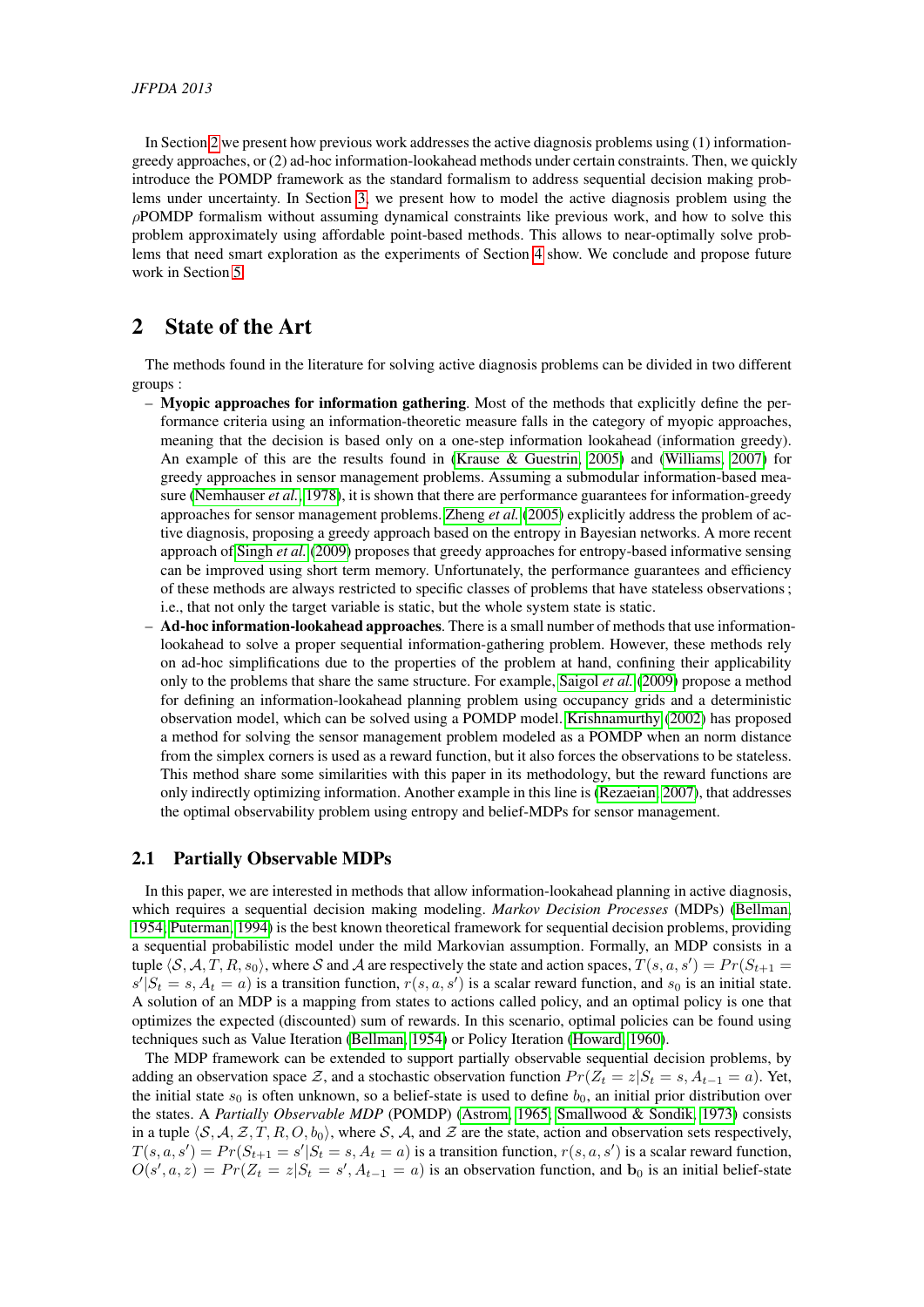distribution.

The problem with POMDPs is that the techniques used to solve MDPs cannot be applied directly, because observations are not Markovian. Fortunately, by using the belief-state abstraction and the Bayes rule, a proper Markovian process can be constructed over the beliefs, because the Belief update  $b' =$  $Bayes(\mathbf{b}, z, a)$  is Markovian in the sense that the new belief-state depends only on the previous belief and the current observation and action.

Following the general definition of an MDP, a *belief-state MDP* is defined by a tuple  $\langle \Delta, \mathcal{A}, \tau, \rho, \mathbf{b}_0 \rangle$ , where  $\tau(\mathbf{b}, a, \mathbf{b}') = Pr(B' = \mathbf{b}' | A = a, B = \mathbf{b})$  is the belief-state transition function,  $\rho(\mathbf{b}, a)$  is the belief-state reward function, and  $\mathbf{b}_0 \in \Delta$  is the initial prior distribution over the states. The  $\tau(\mathbf{b}, a, \mathbf{b}')$ function can be written in terms of  $T$  and  $O$  as follows [\(Cassandra, 1998\)](#page-13-9)

$$
\tau(\mathbf{b}, a, \mathbf{b}') = \sum_{z \in \mathcal{Z}} \mathbb{I}(\mathbf{b}', Bayes(\mathbf{b}, a, z)) \sum_{s' \in \mathcal{S}} \sum_{s \in \mathcal{S}} O(s', a, z) T(s, a, s') b(s), \tag{1}
$$

where  $\mathbb I$  is an indicator function. Similarly, the belief-state reward function at any step can be written as

<span id="page-3-1"></span><span id="page-3-0"></span>
$$
\rho(\mathbf{b}, a) = \sum_{s \in \mathcal{S}} b(s) R(s, a). \tag{2}
$$

Unfortunately, even when the state, action and observation spaces are discrete, belief-state MDPs are multi-dimensional continuous-state MDPs, which are in general intractable to solve. Auspiciously, due to regularities of the specific simplex space, belief-propagation and transition function, an  $\epsilon$ -close solution for belief-MDPs can be found in a finite number of iterations, yet typically with an overwhelming complexity [\(Lovejoy, 1991;](#page-13-10) [Madani](#page-13-11) *et al.*, [2003\)](#page-13-11).

#### 2.2 Dynamic Programming for POMDPs

The belief-MDP value function verifies Bellman's optimality equation [\(Bellman, 1954\)](#page-13-6) (for all  $b \in \Delta$ ), which provides a recursive representation of  $V_t^*$  for each time step t in the form :

$$
V_t^*(\mathbf{b}) = \max_{a \in \mathcal{A}} \left\{ \rho(\mathbf{b}, a) + \gamma \sum_{b' \in \Delta} \tau(\mathbf{b}, a, \mathbf{b}') V_{t+1}^*(\mathbf{b}') \right\}.
$$

By using Equations [1](#page-3-0) and [2,](#page-3-1) the belief-MDP value function can be written in POMDP terms as follows :

$$
V_t^*(\mathbf{b}) = \max_{a \in \mathcal{A}} \left\{ \sum_{s \in \mathcal{S}} b(s) \left[ R(s, a) + \gamma \sum_{z \in \mathcal{Z}} \sum_{s' \in \mathcal{S}} O(s', a, z) T(s, a, s') V_{t-1}^*(Bayes(\mathbf{b}, a, z)) \right] \right\}.
$$
 (3)

If there is a finite number of possible belief-states (like in the finite-horizon case), a policy can be obtained by computing the value function at each step t for each possible  $\mathbf{b} \in \mathcal{B}$ , where  $\mathcal{B} \subset \Delta$  is a finite set. However, solving POMDPs using this dynamic programming technique is only suitable for small problems like the ones presented in [\(Astrom, 1965\)](#page-13-8). To scale up, more elaborated methods are required.

#### <span id="page-3-3"></span>2.3 Solving POMDPs

Probably the most remarkable advance for solving POMDPs was presented in [\(Smallwood & Sondik,](#page-14-9) [1973\)](#page-14-9), where the authors show that the belief-MDP value function is *Piecewise-Linear and Convex* (PWLC) for a finite horizon. This mathematical property leads to a value function representation using a finite number of hyperplanes, and is the cornerstone of most of the modern POMDP solution algorithms.

In fact, due to the Minkowski-Weyl theorem, we know that the value function at time  $t \neq \infty$ ) can be represented by a finite set of  $\alpha$ -vectors  $\Gamma_t$  in the form

<span id="page-3-2"></span>
$$
V_t^*(\mathbf{b}) = \max_{\alpha \in \Gamma_t} \{ \mathbf{b}^\top \alpha \}. \tag{4}
$$

An exact and finite solution (policy) can be obtained by computing each  $\Gamma_t$  iteratively until convergence and labeling the vectors with the action used for each computation, by using a vectorial version of Equation [3.](#page-3-2) This is a form of *exact value iteration* for POMDPs, which properly solves the problem, but with a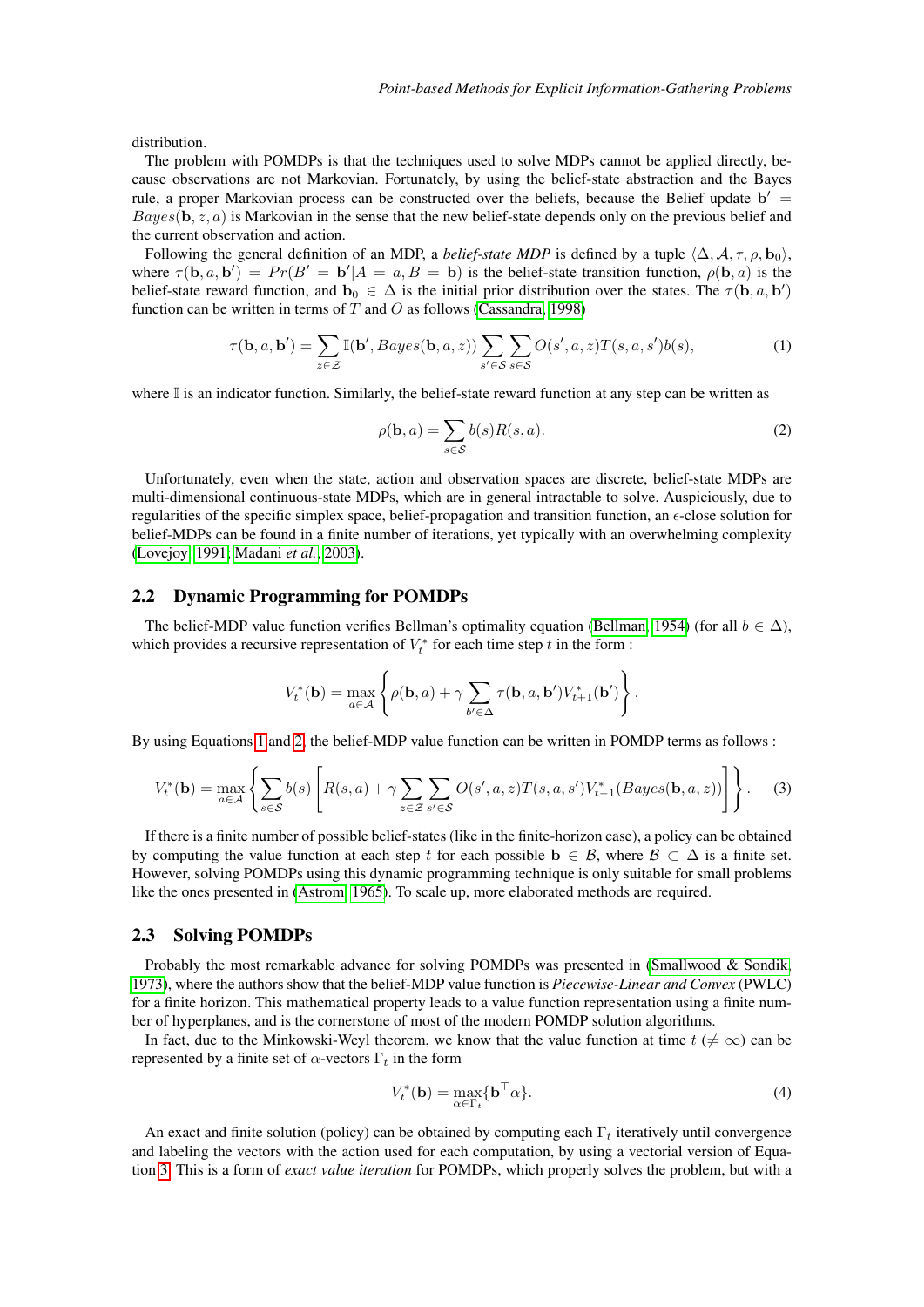number of vectors in  $\Gamma_t$  that grows exponentially at each time step [\(Littman, 1996\)](#page-13-12)<sup>[1](#page-4-1)</sup>. Therefore, these exact algorithms do not scale well enough to address real-world problems, being useful only for problems of a very limited size.

The most popular approximation techniques in this field are *point-based* (PB) methods. The idea behind a PB approximation is that the value function for close belief-points is usually represented by the same  $\alpha$ vector. Consequently, if a suitable finite set of belief-points is selected, then the value function can be closely approximated using this finite set. This approximation is obtained by propagating the support α-vectors that are maximal in those points, but neglecting the propagation in the rest of the belief-space. The  $\alpha$ -vector of a belief-point in the set works not only as an approximation of the value function for that specific point, but also as an approximation for the nearby beliefs that are not in the set.

The support  $\alpha$ -vector of a belief-point b can be obtained by reinterpreting the Bellman equation as follows

$$
V_t^*(\mathbf{b}) = \max_{a \in \mathcal{A}} \left\{ \mathbf{b}^\top \mathbf{r}^a + \gamma \sum_{z \in \mathcal{Z}} \max_{\alpha \in \Gamma_{t-1}} \left\{ \mathbf{b}^\top P^{a,z\top} \alpha \right\} \right\}
$$
  
\n
$$
= \max_{a \in \mathcal{A}} \left\{ \mathbf{b}^\top \mathbf{r}^a + \gamma \sum_{z \in \mathcal{Z}} \mathbf{b}^\top P^{a,z\top} \operatorname*{argmax}_{\alpha \in \Gamma_{t-1}} \left\{ \mathbf{b}^\top P^{a,z\top} \alpha \right\} \right\}
$$
  
\n
$$
= \max_{\alpha \in \Gamma_t^{\mathbf{b}}} \mathbf{b}^\top \alpha, \text{ where}
$$
  
\n
$$
\Gamma_t^{\mathbf{b}} = \bigcup_{a \in \mathcal{A}} \left\{ \mathbf{r}^a + \gamma \sum_{z \in \mathcal{Z}} P^{a,z\top} \operatorname*{argmax}_{\alpha \in \Gamma_{t-1}} \left\{ \mathbf{b}^\top P^{a,z\top} \alpha \right\} \right\}.
$$

Using these equations, the *backup* function can be summarized as

$$
backup(\Gamma_{t-1}, \mathbf{b}) = \operatorname*{argmax}_{\alpha \in \Gamma_t^{\mathbf{b}}} \mathbf{b}^\top \alpha.
$$

The work of [Lovejoy \(1991\)](#page-13-10) was the first to suggest that PB methods could provide good approximations of the value functions. However, the proposed finite-grid discretization of the belief-space suffers from several drawbacks, such as that most of the belief-points in the set are not even reachable from the initial belief-state. To overcome this problem, [Hauskrecht \(2000\)](#page-13-13) has proposed to collect reachable points in the belief-space, and use them as support points for the  $\alpha$ -vector propagation. From here, several efficient and fast algorithms have been proposed, starting with PBVI [\(Pineau](#page-14-10) *et al.*, [2003\)](#page-14-10), PERSEUS [\(Spaan & Vlassis,](#page-14-11) [2005\)](#page-14-11) and HSVI2 [\(Smith & Simmons, 2005\)](#page-14-12), and more recent ones such as FSVI [\(Shani](#page-14-13) *et al.*, [2007\)](#page-14-13), SARSOP [\(Kurniawati](#page-13-14) *et al.*, [2008\)](#page-13-14) and GapMin [\(Poupart](#page-14-14) *et al.*, [2011\)](#page-14-14). For a recent and exhaustive study of these methods, please refer to [\(Shani](#page-14-15) *et al.*, [2012\)](#page-14-15).

### <span id="page-4-0"></span>3 Active Diagnosis using ρPOMDPs

The dynamics and observability of active diagnosis can be properly represented by probability distributions, and therefore POMDPs may seem an adequate model to address this type of sequential problems. Unfortunately, POMDPs actually cannot describe properly these problems, because the strict definition of rewards that depends only on the state and actions does not allow defining objectives depending on the information.

For correctly formalizing problems that require information-based rewards, we proposed the ρPOMDPs framework [\(Araya-López](#page-13-2) *et al.*, [2010a\)](#page-13-2), where the definition of POMDPs is extended to support arbitrary belief-rewards : rewards that depend directly on the belief-state and not only on the state of the system.

Formally, a ρPOMDP is a generalization of the POMDP framework where the reward function  $\rho(\mathbf{b}, a)$  is directly defined in terms of belief-states and actions, and not (only) as the expectation of an external reward  $r(s, a, s')$ . Then, the  $\rho$ POMDP tuple is defined as  $\langle S, A, Z, T, O, \rho, \mathbf{b}_0 \rangle$ .

#### 3.1 Measuring Uncertainty for Diagnosis

As stated before, even though active diagnosis needs sequential decisions, it differs from classical sequential decision making since the objective is to optimize an information measure that is not described in terms

<span id="page-4-1"></span><sup>1.</sup> This can be improved by adding smart pruning phases like in [\(Cassandra](#page-13-15) *et al.*, [1997\)](#page-13-15), but the complexity is still exponential.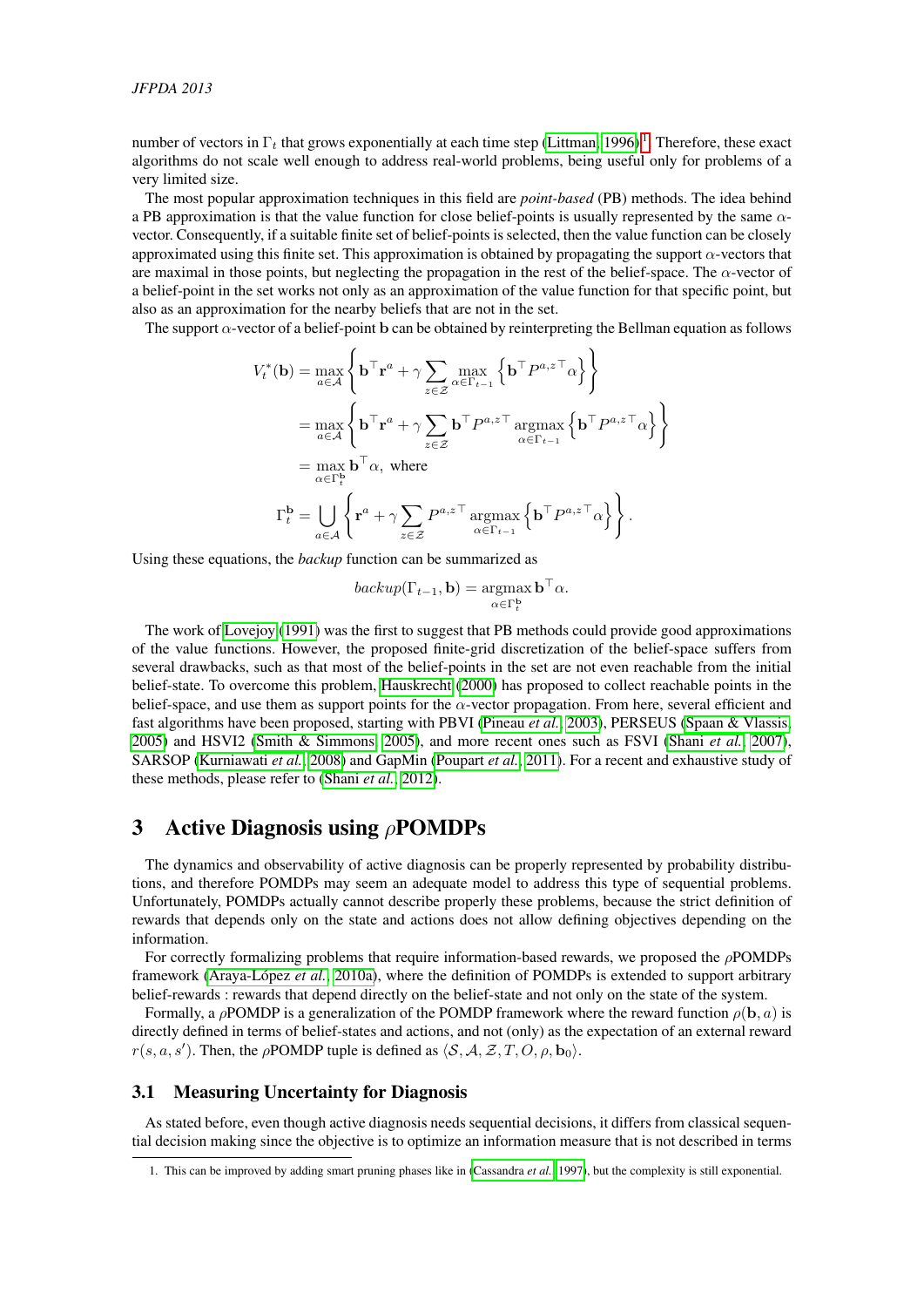of state reward. Therefore, to define these problems the first step is to formally characterize the information held at each time step about the target variable. Fortunately, information theory [\(Cover & Thomas, 1991\)](#page-13-16) provides the theory and tools to quantify information of probabilistic models.

In the POMDP framework, the information about the state of the system is represented by belief-states. Formally, if  $S_t \in \mathcal{S}$  is the random variable with probability distribution  $Pr(S_t) = \mathbb{P}$  that represents the belief-state at time t, Shannon's measure of the uncertainty held by the probability distribution  $\mathbb P$  can be used to evaluate different belief-states [Shannon \(1948\)](#page-14-16) :

$$
\mathcal{H}(S_t) = \mathcal{H}(\mathbb{P}) = \mathbb{E}_{S_t} \left[ -log(Pr(S_t)) \right].
$$

In the parametric case, Shannon's entropy consists in the expectation of the negative log-likelihood function. As the logarithm is a monotonically increasing function, the entropy can be interpreted as the mean of how much *unlikely* is that a parameter θ explains a specific state. For example, for categorical distributions like the ones used for discrete POMDP beliefs, the uncertainty can be measured as follows,

<span id="page-5-0"></span>
$$
\mathcal{H}(\mathbf{b}) = -\sum_{s \in \mathcal{S}} \mathbf{b}(s) \log(\mathbf{b}(s)).
$$

For simplicity, this paper assumes that uncertainty is inversely proportional to information, even though more refined relative versions provide a better way to explain this relationship [\(Shannon, 1948;](#page-14-16) [Kullback &](#page-13-17) [Leibler, 1951\)](#page-13-17).

#### <span id="page-5-1"></span>3.2 Information-based Performance Criteria

In general, the finite horizon performance criterion of a belief-MDP is

$$
V_H^{\pi}(\mathbf{b}_0) = \mathbb{E}_{B_{1:H}} \left[ \sum_{t=1}^H \gamma^{t-1} \rho(B_t, \pi(B_t, t)) \middle| B_0 = \mathbf{b}_0, \pi \right].
$$
 (5)

For ρPOMDPs, this criterion sums each step's information measure, which means that the objective is to always be in a high-valued information-state if  $\gamma = 1$ . On the other hand, if  $\gamma < 1$  then the objective is to obtain information as quickly as possible.

However, in active diagnosis the information gathering in intermediate steps is only a means to arrive to a high-valued information-state. Then, the objective is to optimize the information *at the end* of the process, meaning that the information measure is a single reward that is given to the agent in the final step. Therefore, the same criterion of Equation [5](#page-5-0) can be interpreted as the sum of a non-stationary belief-reward with zero reward for all steps except the final one. This criterion can be written for the finite horizon as follows :

$$
V_H^{\pi}(\mathbf{b}_0) = \mathbb{E}_{B_{1:H}} \left[ \rho(B_H, \pi(B_H)) | B_0 = \mathbf{b}_0, \pi \right].
$$

Consider now the case when the horizon is not known and cannot be controlled. Here, the expectation over a *stopping probability* can be used to reason about the future steps, meaning that at each step the process may stop with a probability  $1 - \gamma$ . Then, as the probability of continuation is  $\gamma$ , the probability of the system to stop at horizon  $h$  is

$$
Pr(H = h) = \gamma^{h-1}(1 - \gamma),
$$

which gives

$$
V^{\pi}(\mathbf{b}_{0}) = \mathbb{E}_{H}[V_{H}^{\pi}(\mathbf{b}_{0})]
$$
  
\n
$$
= \lim_{n \to \infty} \sum_{h=1}^{n} Pr(H = h) \mathbb{E}_{B_{1:h}} [\rho(B_{h}, \pi(B_{h})) | B_{0} = \mathbf{b}_{0}, \pi]
$$
  
\n
$$
= \lim_{n \to \infty} \sum_{h=1}^{n} \gamma^{h-1} (1 - \gamma) \mathbb{E}_{B_{1:h}} [\rho(B_{h}, \pi(B_{h})) | B_{0} = \mathbf{b}_{0}, \pi]
$$
  
\n
$$
= (1 - \gamma) \lim_{n \to \infty} \mathbb{E}_{B_{1:h}} \left[ \sum_{h=1}^{n} \gamma^{h-1} \rho(B_{h}, \pi(B_{h})) \middle| B_{0} = \mathbf{b}_{0}, \pi \right]
$$

,

which is equivalent to a discounted infinite-horizon criterion for optimization purposes.

If we choose  $\rho(\mathbf{b}, a)$  to be the opposite positive value of the entropy (i.e.,  $\log(|\mathcal{S}|)-H(\mathbf{b})$ ), then a proper information-based criterion for active diagnosis can be constructed, based on the axiomatic derivation of this information measure by [Shannon \(1948\)](#page-14-16).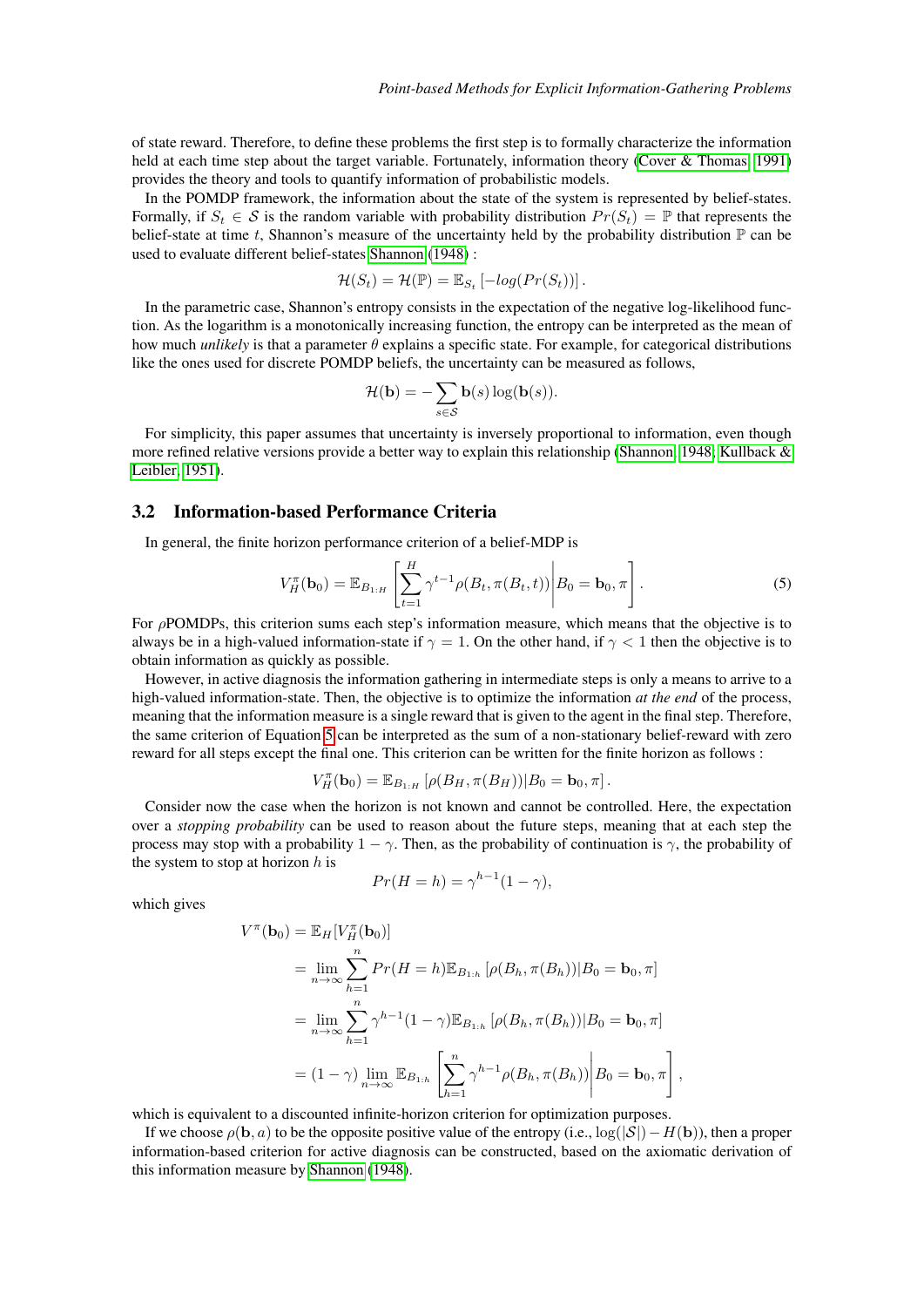<span id="page-6-0"></span>

FIGURE 1: Information-based rewards in a 1-simplex : (a) state-based, (b) negentropy, (c)  $L_{\infty}$ -norm and (d) squared  $L_2$ -norm.

#### <span id="page-6-1"></span>3.3 Information-based Rewards

In Section [2.1](#page-2-1) the  $\rho(\mathbf{b}, a)$  function was defined as the expected value of the reward function  $R(s, a)$ , which gives the *state-dependent reward*

$$
\rho_R(\mathbf{b}, a) = \sum_{s \in \mathcal{S}} \mathbf{b}(s) R(s, a),
$$

(see Figure  $1(a)$ ).

This type of reward will clearly not comply with the performance criterion defined in the previous section. Instead, we need an *negentropy reward* :

$$
\rho_H(\mathbf{b}, a) = \log(|S|) + \sum_{s \in S} \mathbf{b}(s) \log(\mathbf{b}(s)).
$$

This reward function is a convex function that represents the opposite of the entropy, where beliefs with high uncertainty produce low rewards, and beliefs with low uncertainty produces high rewards (see Figure [1\(](#page-6-0)b)).

However, entropy is a complex function to work with, so other types of rewards can be defined by using approximations of this negentropy reward. For example the L-norms of the belief-state are conventional statistics that are easier to analyze and compute. In particular, the *quadratic reward* (i.e. the squared L2 norm of Figure [1\(](#page-6-0)d)) is defined as

$$
\rho_Q(\mathbf{b}, a) = \|\mathbf{b}\|_2^2 = \sum_{s \in \mathcal{S}} \mathbf{b}(s)^2,
$$

and corresponds to the most significant term of the Taylor expansion of the  $\rho_H$  reward. Another interesting approximation is the *linear reward* (i.e., the  $L_{\infty}$ -norm of Figure [1\(](#page-6-0)c)), which is a *PWLC reward* consisting in the maximum of  $|S|$  hyperplanes, and can be trivially defined as

$$
\rho_L(\mathbf{b}, a) = \|\mathbf{b}\|_{\infty} = \max_s \mathbf{b}(s),
$$

and corresponds to an upper linear approximation of  $\rho_H$ . Therefore, using these reward functions indirectly reduces the entropy with less computational effort, at the price of not being optimal.

#### 3.4 Solving ρPOMDPs

In this section we quickly review how to solve ρPOMDPs. For more details please refer to [\(Araya-López](#page-13-2) *[et al.](#page-13-2)*, [2010a;](#page-13-2) [Araya-López, 2013\)](#page-13-3).

#### 3.4.1 Convex Reward Function

In  $\rho$ POMDPs the rewards are defined directly over belief-states, making the belief-MDP harder to solve. Indeed, the value function is not always PWLC because it depends on the structure of the  $\rho(\mathbf{b}, a)$  function. Fortunately, the convexity property also holds if the reward function  $\rho(b, a)$  is convex, as shown in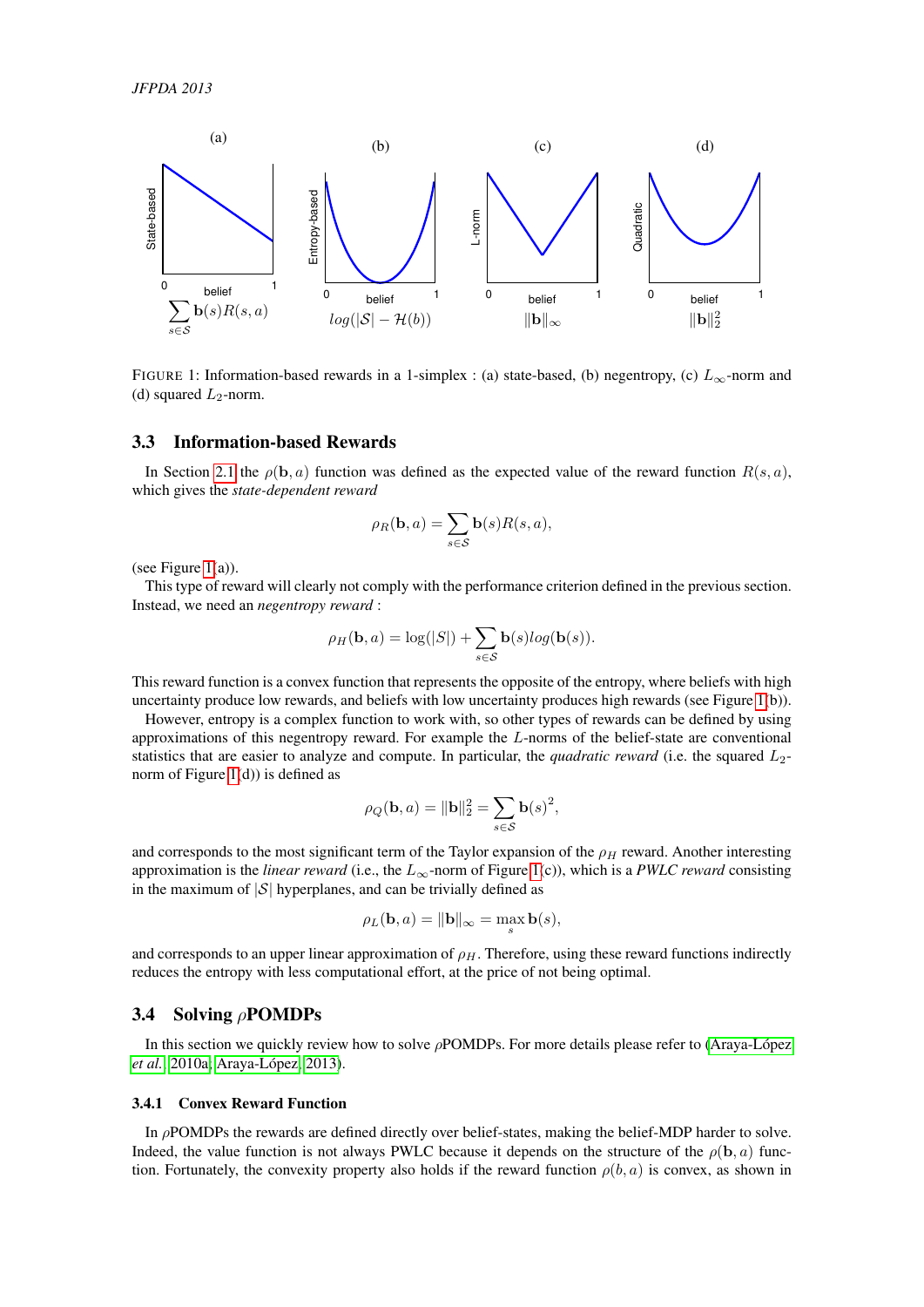<span id="page-7-0"></span>

FIGURE 2: A PWLC approximation of a convex non-linear reward using tangent hyperplanes. In (a) a set of points in the belief-space and their projections to the reward function. In (b) the tangent hyperplanes of the reward function at each belief-point.

[\(Araya-López](#page-13-2) *et al.*, [2010a\)](#page-13-2). Convexity is a property commonly found in information measures, because the objective is to avoid belief distributions that do not give much information on which state the system is in, and to assign higher rewards to those beliefs that give higher probabilities of being in a specific state. Specifically, the three reward functions defined in the Section [3.3](#page-6-1) are convex functions.

#### 3.4.2 Solutions for PWLC Reward Functions

When the information-based reward function is PWLC, only small adaptations to exact POMDP algorithms are needed to compute an optimal value function using exact algorithms like Incremental Pruning [\(Cassandra](#page-13-15) *et al.*, [1997\)](#page-13-15) Similarly, point-based algorithms can be applied by considering a reward function representation as an envelope of hyperplanes.

Point-based algorithms select the hyperplane that maximizes the value function at each belief-point, so the same can be applied to a set  $\Psi^a$  of reward vectors. Then, for the *backup* computations of Section [2.3,](#page-3-3) the Γ-set computations can be modified as follows :

$$
V_t^*(\mathbf{b}) = \max_{a \in \mathcal{A}} \left\{ \max_{\beta \in \Psi^a} \left\{ \mathbf{b}^\top \beta \right\} + \gamma \sum_{z \in \mathcal{Z}} \max_{\alpha \in \Gamma_{t-1}} \left\{ \mathbf{b}^\top P^{a,z\top} \alpha \right\} \right\}
$$
  
\n
$$
= \max_{a \in \mathcal{A}} \left\{ \mathbf{b}^\top \operatorname*{argmax}_{\beta \in \Psi^a} \left\{ \mathbf{b}^\top \beta \right\} + \gamma \sum_{z \in \mathcal{Z}} \mathbf{b}^\top P^{a,z\top} \operatorname*{argmax}_{\alpha \in \Gamma_{t-1}} \left\{ \mathbf{b}^\top P^{a,z\top} \alpha \right\} \right\}
$$
  
\n
$$
= \max_{\alpha \in \Gamma_t^b} \mathbf{b}^\top \alpha, \text{ where}
$$
  
\n
$$
\Gamma_t^{\mathbf{b}} = \bigcup_{\alpha \in \mathcal{A}} \left\{ \operatorname*{argmax}_{\beta \in \Psi^a} \left\{ \mathbf{b}^\top \beta \right\} + \gamma \sum_{z \in \mathcal{Z}} P^{a,z\top} \operatorname*{argmax}_{\alpha \in \Gamma_{t-1}} \left\{ \mathbf{b}^\top P^{a,z\top} \alpha \right\} \right\}.
$$

As all point-based methods use the same *backup* function, any point-based algorithm can potentially be used for solving  $\rho$ POMDPs.

#### 3.4.3 Generalizing to non-PWL Reward Functions

Even though some interesting results can be obtained using PWLC rewards, most information measures are not piecewise linear functions. In theory, each step of value iteration can be analytically computed using non-piecewise-linear functions, but the expressions are not closed as in the linear case, growing in complexity and becoming unmanageable after a few steps. However, convex functions can be efficiently approximated by piecewise linear functions, making it possible to apply exact or PB methods with a bounded error, as long as the approximation of  $\rho$  is bounded.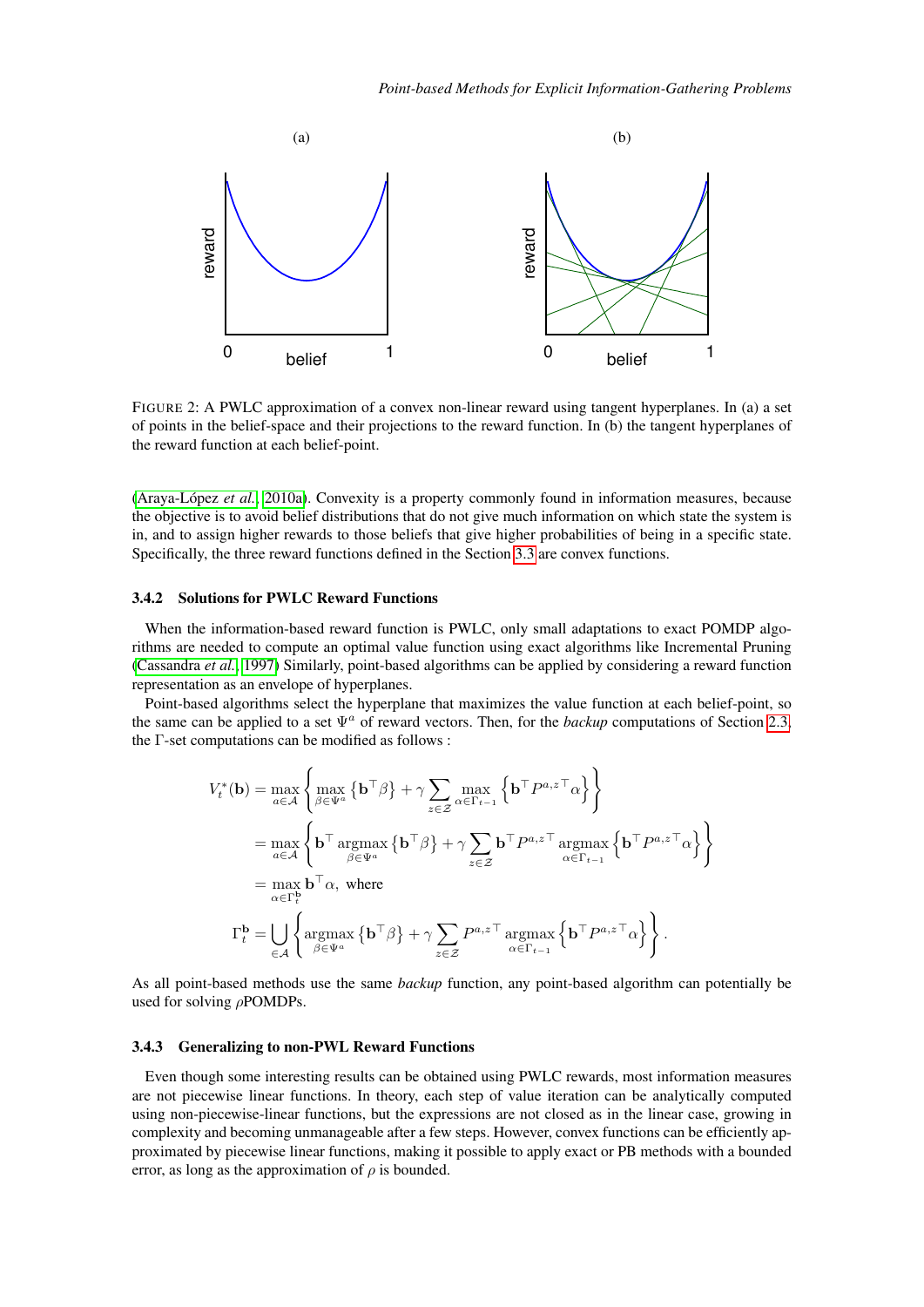<span id="page-8-1"></span>

| $\blacksquare$ |  |  |  |
|----------------|--|--|--|
|                |  |  |  |
|                |  |  |  |
|                |  |  |  |
|                |  |  |  |

FIGURE 3: Graphical representation of the Rock Diagnosis problem with 5 rocks and a grid side of 7. The yellow rocks are the "good" rocks (with scientific value) and the others are the "bad" rocks (no scientific value), yet each rock type is unknown to the agent. Please note that, for diagnosis, a "good" rock is not more important than a "bad" one, because the objective is to disambiguate all of them, and not sampling only "good" ones like in the original Rock Sampling problem.

Consider then a continuous, convex and piecewise differentiable reward function  $\rho(\mathbf{b})$ , and an arbitrary (and finite) set of points  $\mathcal{B} \subset \Delta$  where the gradient  $\nabla \rho$  is well defined (see Figure [2\(](#page-7-0)a)). A lower PWLC approximation of  $\rho$ (b) can be obtained by using each element  $\mathbf{b}' \in \mathcal{B}$  as a base point for constructing a tangent hyperplane which is always a lower bound of  $\rho$ (b) (see Figure [2\(](#page-7-0)b)). Concretely,  $\omega_{\bf b'}({\bf b})$  =  $\rho(\mathbf{b}') + (\mathbf{b} - \mathbf{b}')^\top \nabla \rho(\mathbf{b}')$  is the linear function that defines the tangent hyperplane, which leads to a lower approximation of  $\rho$ (**b**) using a set B of

$$
\rho_{\mathcal{B}}(\mathbf{b}) = \max_{\mathbf{b}'\in\mathcal{B}}\omega_{\mathbf{b}'}(\mathbf{b}).
$$

It is well known that the error of a piecewise linear approximation of a Lipschitz function is bounded because the gradient  $\nabla \rho(\mathbf{b}')$  that it is used to construct the hyperplane has bounded norm [\(Saigal, 1979\)](#page-14-17). Unfortunately, some interesting functions like the negentropy reward are not Lipschitz  $(f(x) = x \log(x/c))$ has an infinite slope when  $x \to 0$ ). Yet, under certain mild assumptions, a proper error bound can still be found, as we showed in [\(Araya-López](#page-13-2) *et al.*, [2010a\)](#page-13-2).

Knowing now that the approximation of  $\rho$  is bounded for a wide family of functions, exact and PB techniques can be applied by considering  $\rho_B(b)$  as the PWLC reward function. These algorithms can be safely used because the propagation of the error due to the exact or PB updates are bounded, as also shown in [\(Araya-López](#page-13-2) *et al.*, [2010a\)](#page-13-2). In the case of point-based algorithms, the selection of B, the set of points for the PWLC approximation, and the set of points for the algorithm, can be shared. However, please be aware that, for the negentropy reward the gradient is not defined on the boundary, so the collected points in this zone must be modified or removed.

### <span id="page-8-0"></span>4 Experiments : The Rock Diagnosis Problem

Here, we introduce the *rock diagnosis* problem, which is a variation of the *rock sampling* problem proposed in [\(Smith & Simmons, 2004\)](#page-14-18). In the original problem a grid-map of rock positions is given to a rover, whose objective is to perform sampling procedures (that destroy the rocks) to those rocks that have a "good" scientific value while traversing the map. If the rover samples a "good" rock it receives a positive reward. In the contrary, it receives a negative reward for sampling "bad" rocks because the sampling procedure is expensive. Obviously, the types of the rocks are not given to the rover, but the rover is equipped with a noisy long-range sensor to query them. The efficiency of the long-range sensor (i.e., the probability of correctly identifying the rock type) decreases exponentially with the Euclidean distance to the rock.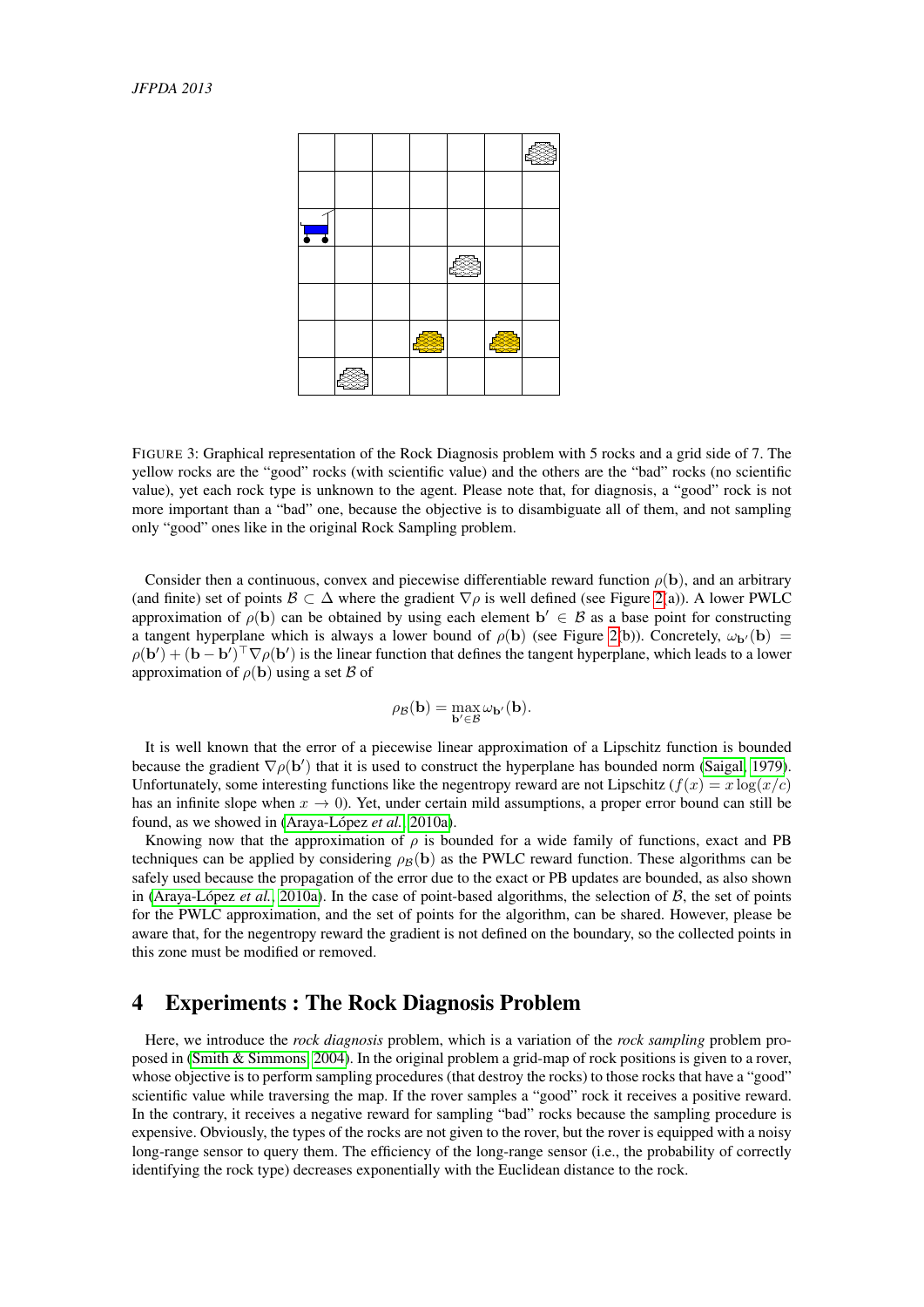The rock diagnosis variation (see Figure [3\)](#page-8-1) consists in removing the sampling action from the rover, meaning that the rover can only move through the grid and use its long-range sensor to query rocks. The objective is to reduce the uncertainty about the rocks' nature, whatever their type. This information may be used later by a human to analyze the distribution of rocks, or to perform any other procedure that needs a highly-confident knowledge about the nature of the rocks. This same kind of setup can be used for industrial applications such as searching for oil wells, detecting plagues in crop fields or analyzing geologic veins for mining.

The rock diagnosis problem was selected because it needs smart long-term exploration, where a suitable path of uninformative actions (i.e., cardinal moves) leads to highly-informative observations in the future.

#### 4.1 ρPOMDP Model of the Problem

Let us model the state of the system by the pair  $s = \langle loc, rtype \rangle$ , where loc is the localization of the rover in the grid, and  $rtype = \langle r_1, r_2, \ldots, r_n \rangle$  contains the type of each rock in the map, where  $r_i \in \{good, bad\}$ . This forms a state space of size  $|S| = l^2 \times 2^n$ . The action space corresponds to  $A = \{north, east, south, west, check_1, check_2, \ldots, check_n\}$ , where the first 4 actions are the cardinal moves, and a *check<sub>i</sub>* action uses the long-range sensor to query the rock i.

The transition function is completely deterministic : under the cardinal moves the rover deterministically changes position according to the selected direction and the grid boundaries, and check<sub>i</sub> actions do not modify the state in any way. On the contrary, the observation function is stochastic, because observations depend on the noisy long-range sensor. The observation space is  $\mathcal{Z} = \{none, good, bad\}$ , where none is obtained if and only if the agent executes a cardinal move action, and good or bad are obtained depending on the queried rock type and the distance to the target rock.

Let  $r_i$  be the type and  $p_i$  be the position of rock i in the grid, then the efficiency of the long-range sensor is

$$
efficiency = Pr(Z = r_i | A = check_i, S = \langle loc, rtype \rangle) = \frac{1 + e^{-\| loc - p_i \|_2}}{2}.
$$

As the *none* observation can only be obtained by cardinal move actions, the probability of obtaining an incorrect observation by the long-range sensor is  $1-efficiency$ . Please note that the  $p_i$  positions are given to the agent, so they can be implicitly encoded in the observation function.

The objective is to reduce the uncertainty of the target variable *rtype* at the end of the process, but as the horizon is unknown to the agent, the information-based discounted infinite-horizon criterion of Section [3.2](#page-5-1) is used. Under this criterion, the maximum final reward corresponds to  $n \log(2)$ .

#### 4.2 Experimental Setup

For the experiments we consider a number of rocks n and only square grids of side l. Figure [4](#page-10-0) shows the specific map configurations used in this section. These configurations will be identified by the numbers above each map, which are in the form  $n-l$ .

- For each instance of a problem, the following algorithms were used :
- Random policy. At each step, the algorithm chooses a random action to execute. Any smart algorithm should perform better than (or at least equal to) this policy.
- Myopic strategy. At each step, the algorithm selects the action with the greatest expected next step reward. In simpler words, it is an *information-greedy* approach that chooses the immediate most informative action.
- $-$  Information-lookahead approach. Using the  $\rho$ POMDP definition and PWLC approximations if needed, a policy is obtained using the PERSEUS algorithm. Here, not only the negentropy reward was tested, but also the quadratic and linear approximations were used.

The PERSEUS algorithm was selected due to its time efficiency, performing asynchronous backups and using a constant set of belief-points gathered using random simulations. The asynchronous value iterations are stopped when the infinite norm of the difference between two successive iterations is below some threshold. Concretely,

$$
||V_i - V_{i-1}||_{\infty} \le \frac{(R_{max} - R_{min})\epsilon}{1 - \gamma},
$$

where  $\epsilon$  is an accuracy parameter given to the algorithm. For all the experiments we used  $\gamma = 0.95$  and  $\epsilon = 0.1.$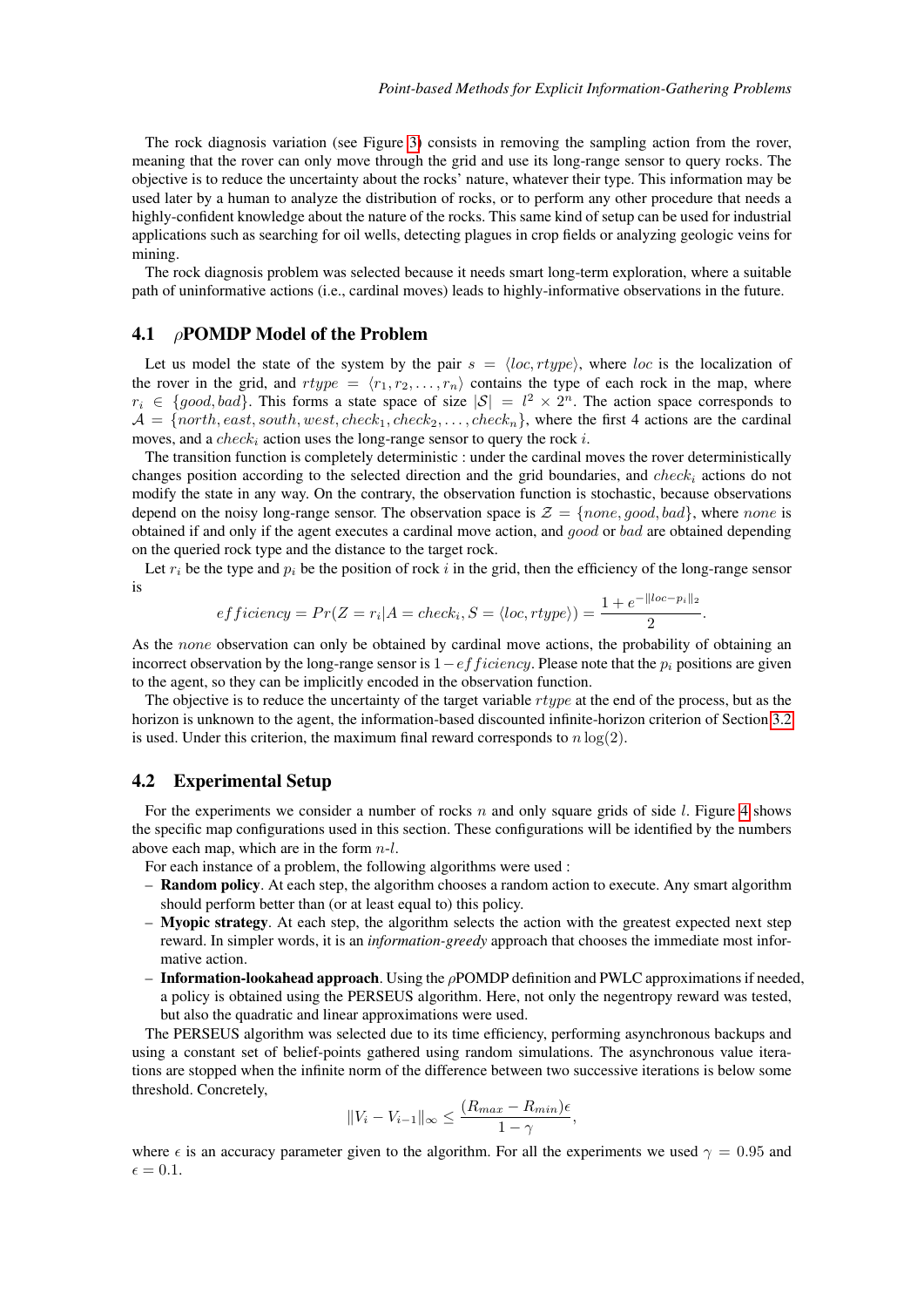<span id="page-10-0"></span>

FIGURE 4: The three specific Rock Diagnosis maps used in this section. The numbers above the figures are in the form  $n-l$ , where n is the number of rocks and l is the side of the grid.

#### 4.3 Results

The experiments for each map are summarized on Table [1.](#page-11-0) For each experiment 10 policies were generated, each one evaluated on-line using 100 trajectories. Several sizes for the belief-point set were tested, yet in Table [1](#page-11-0) the results are shown only for 1000 and 5000 points. For each trajectory, the type of each rock is sampled from the initial belief, which corresponds to the uniform distribution. The horizon of the trajectories was fixed to  $H = 100$ , yet results for shorter horizons can be obtained by truncating the simulation output.

The performance results are conclusive : PB approaches are always significantly better than the myopic approach. Unsurprisingly, PB strategies with 5000 points provide better results than with 1000 points, and even these last ones outperform largely the myopic strategy. However, the random strategy is highly competitive, usually outperforming the results with 1000 points and sometimes even with 5000 points as it is highlighted in the table.

In the 5-7 problem, the random strategy obtains in general a better mean value than PB strategies except for the PB-Linear one with 5000 points. However, the standard deviation shows that the variability of the random strategy is very high with respect to the value, so very poor performance can be sometimes expected.

By comparing the different reward functions used for the PB methods, it can be seen that the quadratic reward gives usually lower results than the other two, and the linear reward provides very good results. Probably, the negentropy reward might exceed the linear approximation if a considerable number of points were used, but the overwhelming amount of time needed for such experiment is prohibitive. The poor results in the 7-5 map can be explained by the curse of dimensionality : with the same amounts of points (1000 or 5000) a higher dimensional belief-space is sampled, so a much worse approximation is obtained  $2$ . Indeed, the linear reward is an easier function to approximate than the other two, and therefore it provides the best results. This can be seen not only in the 5-7 map, but also in the two smaller maps. In the 3-6 map the linear reward provides a slightly better result than the others, and in the 3-3 map it succeeds gathering 99% of the perfect information.

The problem with increasing the number of points to achieve better performance is always related to the computational effort. Increasing the amount of points always increases the mean value but it also always increases the computational effort required. Unfortunately, the off-line time cannot be predicted, and its variability can be enormous. For example, consider the worst off-line time of Table [1,](#page-11-0) which corresponds to PB-Linear with 1000 points for the 3-3 map. The mean is near 3 hours, but its standard deviation exceeds 1 hour, meaning that some repetitions can take several hours or only a few minutes. Even in the best offline time scenario, which is the PB-Quadratic strategy with 1000 points for the 3-6 problem, the standard deviation is more than a quarter of the mean value. However, as this depends on the belief-point collection, the off-line time might be more stable if a smarter selection of points is used.

<span id="page-10-1"></span><sup>2.</sup> An ad-hoc amount of points for each map will imply an exponential growth of them with the dimensionality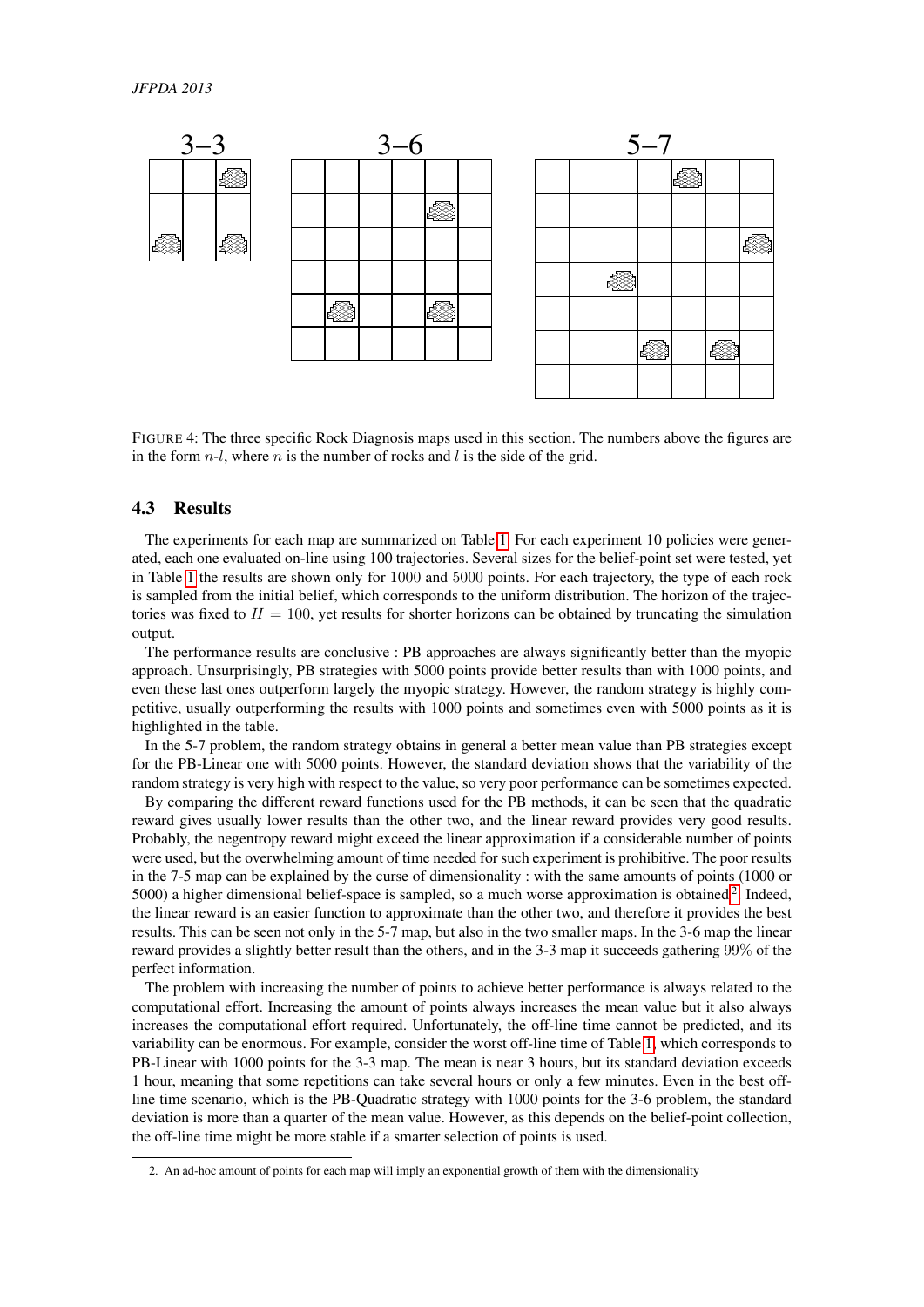<span id="page-11-0"></span>

| algorithm           | rocks-side | $ \mathcal{B} $ | total return $[ nats]$ | on-line time $\left[ms\right]$ | off-line time $[s]$                |
|---------------------|------------|-----------------|------------------------|--------------------------------|------------------------------------|
| Random              | $3 - 3$    |                 | $1.55 \pm 0.40$        | $0.82 \pm 2.24$                |                                    |
| <b>Myopic</b>       | $3 - 3$    |                 | $0.69 \pm 0.30$        | $129.16 \pm 23.60$             |                                    |
| <b>PB-Entropy</b>   | $3 - 3$    | 1000            | $1.17 \pm 0.27$        | $157.80 \pm 53.28$             | $20.69 \pm 8.06$                   |
| <b>PB-Quadratic</b> | $3 - 3$    | 1000            | $1.39 \pm 0.29$        | $295.80 \pm 147.07$            | $65.75 \pm 61.27$                  |
| <b>PB-Linear</b>    | $3 - 3$    | 1000            | $1.55\pm0.43$          | $450.38 \pm 70.21$             | $579.53 \pm 192.38$                |
| <b>PB-Entropy</b>   | $3 - 3$    | 5000            | $1.58 \pm 0.25$        | $675.44 \pm 154.21$            | $315.34 \pm 180.10$                |
| <b>PB-Quadratic</b> | $3 - 3$    | 5000            | $1.58 \pm 0.24$        | $1453.35 \pm 503.57$           | $1105.48 \pm 521.32$               |
| <b>PB-Linear</b>    | $3 - 3$    | 5000            | $2.06 \pm 0.03$        | $957.26 \pm 221.96$            | $10076.82 \pm 4445.40$             |
| Random              | $3-6$      |                 | $0.59 \pm 0.41$        | $0.14 \pm 0.32$                |                                    |
| <b>Myopic</b>       | $3-6$      |                 | $0.01 \pm 0.01$        | $434.38 \pm 30.68$             |                                    |
| <b>PB-Entropy</b>   | $3-6$      | 1000            | $0.30 \pm 0.03$        | $116.29 \pm 26.86$             | $19.79\pm5.49$                     |
| PB-Quadratic        | $3-6$      | 1000            | $0.50 \pm 0.01$        | $131.69 \pm 34.44$             | $\textbf{12.34} \pm \textbf{5.61}$ |
| <b>PB-Linear</b>    | $3-6$      | 1000            | $0.69 \pm 0.02$        | $403.48 \pm 167.61$            | $56.68 \pm 42.71$                  |
| <b>PB-Entropy</b>   | $3-6$      | 5000            | $0.76 \pm 0.09$        | $211.70 \pm 40.73$             | $81.83 \pm 13.39$                  |
| <b>PB-Quadratic</b> | $3-6$      | 5000            | $0.74 \pm 0.06$        | $279.04 \pm 77.80$             | $62.06 \pm 14.66$                  |
| <b>PB-Linear</b>    | $3-6$      | 5000            | $0.79\pm0.08$          | $2749.77 \pm 1259.17$          | $5178.52 \pm 4463.55$              |
| Random              | $5 - 7$    |                 | $0.50\pm0.42$          | $0.16 \pm 0.36$                |                                    |
| <b>Myopic</b>       | $5 - 7$    |                 | $0.03 \pm 0.04$        | $2869.11 \pm 206.44$           |                                    |
| <b>PB-Entropy</b>   | $5 - 7$    | 1000            | $0.08 \pm 0.02$        | $424.99 \pm 80.04$             | $59.40 \pm 13.16$                  |
| <b>PB-Quadratic</b> | $5 - 7$    | 1000            | $0.11 \pm 0.03$        | $438.97 + 75.57$               | $15.08 \pm 2.96$                   |
| <b>PB-Linear</b>    | $5 - 7$    | 1000            | $0.23 \pm 0.06$        | $495.03 \pm 104.83$            | $25.01 \pm 8.53$                   |
| <b>PB-Entropy</b>   | $5 - 7$    | 5000            | $0.37 \pm 0.09$        | $800.96 \pm 247.22$            | $281.08 \pm 75.29$                 |
| <b>PB-Quadratic</b> | $5 - 7$    | 5000            | $0.12 \pm 0.03$        | $625.34 \pm 117.43$            | $35.61 \pm 3.39$                   |
| <b>PB-Linear</b>    | $5 - 7$    | 5000            | $0.53 \pm 0.03$        | $846.30 \pm 175.76$            | $67.60 \pm 17.41$                  |

TABLE 1: Rock Diagnosis Results. Total return, on-line time and off-line time over 10 repetitions of 100 trajectories of 100 steps (mean values plus standard deviations). The bold and red values stand for the best and worst results respectively.

It is important to notice that, for PB strategies, good performances are correlated with high computational effort in Table [1.](#page-11-0) This can be explained due to the several informative actions available at each step, generating several vectors that are not easily dominated in the whole belief-space. If a dense approximation is used, these vectors will be propagated to produce check and move actions when suitable. If only a sparse approximation is available, these vectors will be easily dominated by a small set of vectors, generating useless policies like checking always the same rock, or moving towards a rock but not checking it. These poor policies can be obtained very fast, explaining the counter intuitive results that the computational effort of higher-dimensional maps is less important than for lower-dimensional ones.

Fortunately, for this same reason it is much more affordable to increment the numbers of points for the 5-7 map than for the 3-3. This is shown in Figure [5](#page-12-1) where the reward evolution for 5000 and 20000 points is plotted. Notice that even though the final reward  $(H = 100)$  of the random strategy is near the values of information-lookahead strategies for 5000 points, this is not true for shorter horizons. Indeed, informationlookahead strategies gather almost all the information in the first 10 steps, yet later they acquire information no faster than the myopic strategy. As expected, there is an improvement by going from 5000 to 20000 points. However, 20000 points are still not enough to densely sample the belief-space for this random collection strategy, meaning that the best corresponding policies are still far away from the optimal one.

Figure [6](#page-12-2) shows at which rate the total return and the computational effort increase with more points for the 5-7 map. The time results show that the myopic strategy is slower than the information-lookahead ones for all but the linear reward with 20000 points, but this phenomenon occurs only due to the sparse approximation of the value function as the performance results show. These results confirm that myopic strategies may not only produce very poor results, but also may be significantly slower too<sup>[3](#page-11-1)</sup>.

As expected, Figure [6](#page-12-2) shows that the apparent good performance of the random strategy for the 5-7 map in Table [1](#page-11-0) was only due to the relatively poor lookahead policies obtained with 5000 points. Indeed, a fast

<span id="page-11-1"></span><sup>3.</sup> This is only true for the worst case scenario where no analytical expression can be used to speed up the computations. In practice, ad-hoc myopic strategies will be significantly faster than lookahead ones.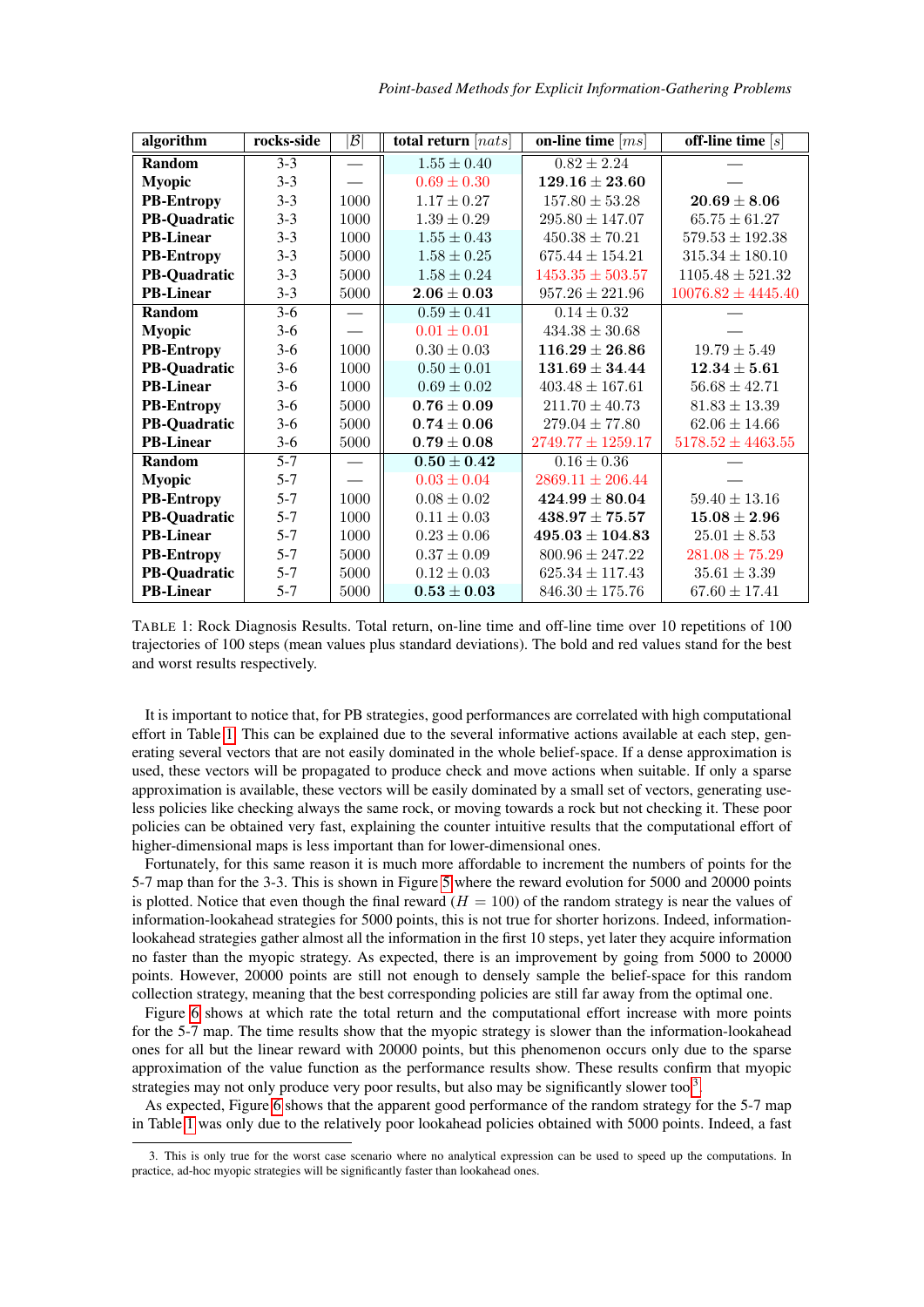<span id="page-12-1"></span>

FIGURE 5: Rock Diagnosis reward evolution for the 5-7 map over the first 100 steps. The left-hand figure shows the results for  $|\mathcal{B}| = 5000$  and the right-hand one shows the results for  $|\mathcal{B}| = 20000$ .

<span id="page-12-2"></span>

FIGURE 6: Rock Diagnosis value and time performance for the 5-7 map. The left-hand figure shows the value performance depending on the number of belief-points (between 100 and 20000), and the right-hand one shows on-line time performance for the same belief-point scale.

inspection of the trajectories generated by these policies confirms that they efficiently gather information for a first rock, but then they fail to examine the rest. Increasing the number of points obviously needs more computational effort, but for example the entropy reward with 20000 points outperforms random, and is faster than myopic. On the other hand, the quadratic reward fails to increase its performance with more points, and indeed this performance decreases with 20000 points. This result is unlikely explained by the variability of a random collection of points, because through all the set sizes the quadratic reward fails to provide a competitive results.

## <span id="page-12-0"></span>5 Conclusions and Future Work

In this paper, we have modeled and solved an active diagnosis problem using an negentropy performance criterion, as an practical example of the utility of  $\rho$ POMDPs. Our method allows solving active diagnosis and similar problems that need smart exploration generically through an information-lookahead strategy. In terms of empirical results, three different information-based rewards were tested, all of them outperforming in general the myopic and random approaches. Even though the myopic approach seems a very naive approach, it is a common technique in several communities that have addressed this problem. Regarding the performance comparison between the three information-based rewards, it seems that the negentropy one is suitable if dense approximations can be achieved, and the linear one is more efficient if only sparse approximations are available.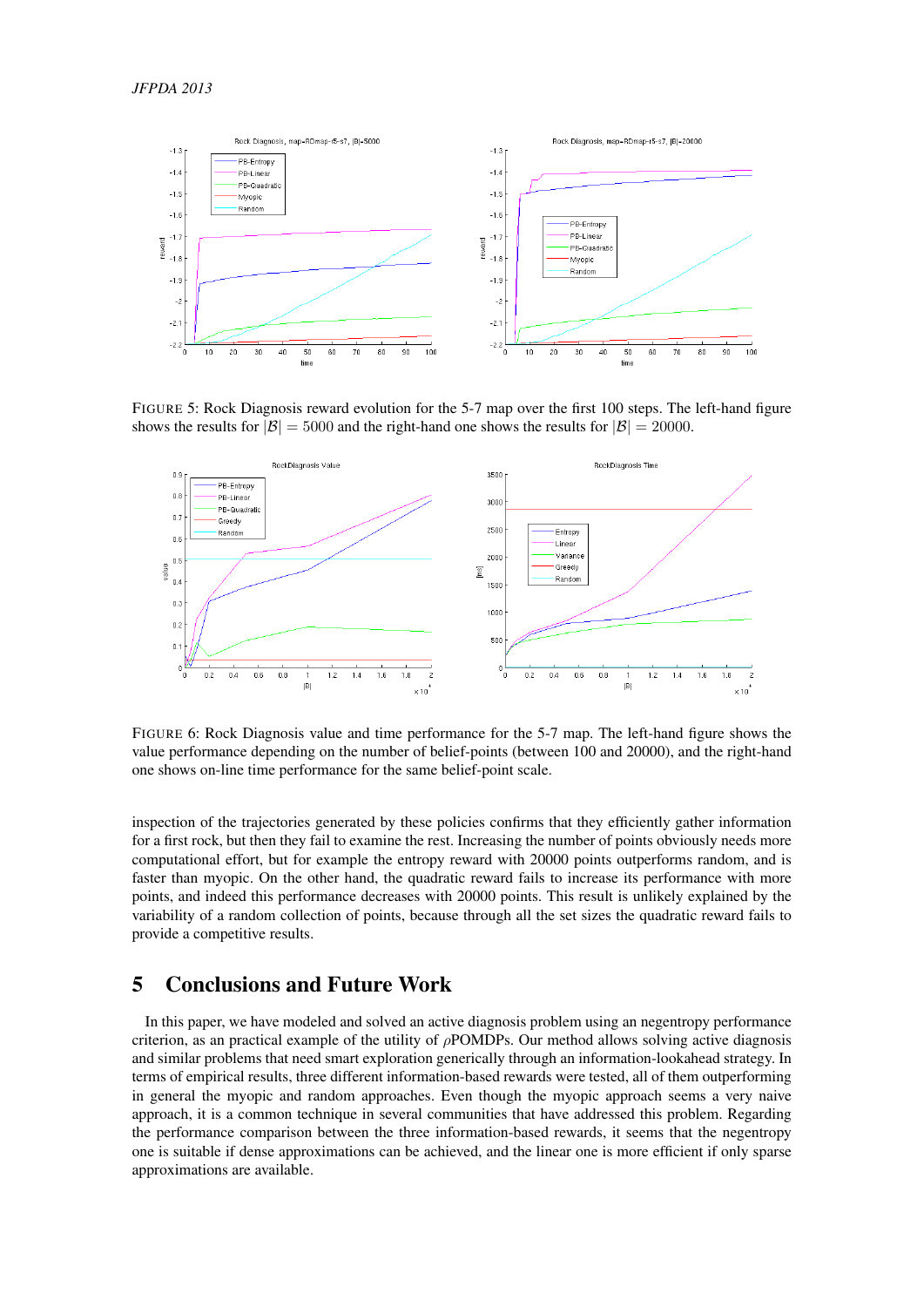The performance of PB algorithms is highly dependent on the belief-point collection. We showed that the belief-set size plays an important role on the performance of information-lookahead strategies. Indeed, in POMDPs the collection methods are often the key difference between PB solvers [\(Shani](#page-14-15) *et al.*, [2012\)](#page-14-15), so an obvious extension is to use more elaborated collection methods than the static randomized belief-set, for example dynamic set sizes and an error-based collection.

Also, further research is needed on the counter-intuitive result that a harsh linear approximation offers a better performance than the negentropy reward when only a small number of belief-points is available. Understanding why this phenomenon occurs may help to build faster and simpler algorithms to approximately solve active diagnosis problems.

A major issue in POMDP solvers is scalability, because the computational time usually grows exponentially with the dimensionality. Fortunately, real-world problems are usually highly structured, meaning that the transition and observation functions can often be factored to exploit this structure. This allows solving problems with less computational effort than when using a plain representation [\(Poupart, 2005\)](#page-14-19). In particular, for most of the active diagnosis problems that need smart exploration, the state can be factored in a *visible* and a *hidden* part, which leads to use the Mixed Observable MDP formalism (Ong *[et al.](#page-14-20)*, [2009;](#page-14-20) [Araya-López](#page-13-18) *et al.*, [2010b\)](#page-13-18).

## Références

- <span id="page-13-3"></span>ARAYA-LÓPEZ M. (2013). *Near-Optimal Algorithms for Sequential Information-Gathering Decision Problems*. PhD thesis, Lorraine University, Nancy, Lorraine, France.
- <span id="page-13-2"></span>ARAYA-LÓPEZ M., BUFFET O., THOMAS V. & CHARPILLET F. (2010a). A POMDP extension with belief-dependent rewards. In *Advances in Neural Information Processing Systems 23 (NIPS)*.
- <span id="page-13-18"></span>ARAYA-LÓPEZ M., THOMAS V., BUFFET O. & CHARPILLET F. (2010b). A closer look at MOMDPs. In *Proceedings of the 22nd IEEE International Conference on Tools with Artificial Intelligence (ICTAI)*.
- <span id="page-13-8"></span>ASTROM K. (1965). Optimal control of Markov processes with incomplete state information. *Journal of Mathematical Analysis and Applications*, 10(1), 174 – 205.
- <span id="page-13-6"></span>BELLMAN R. (1954). The theory of dynamic programming. *Bulletin of the American Mathematical Society*, 60, 503–516.
- <span id="page-13-9"></span>CASSANDRA A. R. (1998). *Exact and approximate algorithms for partially observable Markov decision processes*. PhD thesis, Brown University, Providence, RI, USA.
- <span id="page-13-15"></span>CASSANDRA A. R., LITTMAN M. L. & ZHANG N. L. (1997). Incremental pruning : A simple, fast, exact method for partially observable Markov decision processes. In *Proceedings of the 13th Conference on Uncertainty in Artificial Intelligence (UAI)*, p. 54–61.
- <span id="page-13-16"></span>COVER T. M. & THOMAS J. A. (1991). *Elements of Information Theory*. Wiley-Interscience.
- <span id="page-13-13"></span>HAUSKRECHT M. (2000). Value-function approximations for partially observable Markov decision processes. *Journal of Artificial Intelligence Research (JAIR)*, 13, 33–94.
- <span id="page-13-7"></span>HOWARD R. A. (1960). *Dynamic Programming and Markov Processes*. Cambridge, Massachusetts : MIT˜Press.
- <span id="page-13-0"></span>ISHIDA Y. (1997). Active diagnosis by self-organization : An approach by the immune network metaphor. In *Proceedings of the International Joint Conference on Artificial Intelligence (IJCAI)*, p. 1084–1091.
- <span id="page-13-1"></span>JI S. & CARIN L. (2007). Cost-sensitive feature acquisition and classification. *Pattern Recognition*, 40(5), 1474–1485.
- <span id="page-13-4"></span>KRAUSE A. & GUESTRIN C. (2005). Near-optimal nonmyopic value of information in graphical models. In *Proceedings of the 21st Conference on Uncertainty in Artificial Intelligence (UAI)*.
- <span id="page-13-5"></span>KRISHNAMURTHY V. (2002). Algorithms for optimal scheduling and management of hidden Markov model sensors. *IEEE Transactions on Signal Processing*, 50(6), 1382–1397.
- <span id="page-13-17"></span>KULLBACK S. & LEIBLER R. A. (1951). On information and sufficiency. *Annals of Mathematical Statistics*, 22, 49–86.
- <span id="page-13-14"></span>KURNIAWATI H., HSU D. & LEE W. S. (2008). SARSOP : Efficient point-based POMDP planning by approximating optimally reachable belief spaces. In *Robotics : Science and Systems IV*.
- <span id="page-13-12"></span>LITTMAN M. L. (1996). *Algorithms for sequential decision-making*. PhD thesis, Providence, RI, USA.
- <span id="page-13-10"></span>LOVEJOY W. S. (1991). Computationally feasible bounds for partially observed Markov decision processes. *Operations Research*, 39(1), 162–175.
- <span id="page-13-11"></span>MADANI O., HANKS S. & CONDON A. (2003). On the undecidability of probabilistic planning and related stochastic optimization problems. *Artificial Intelligence*, 147(1-2), 5–34.